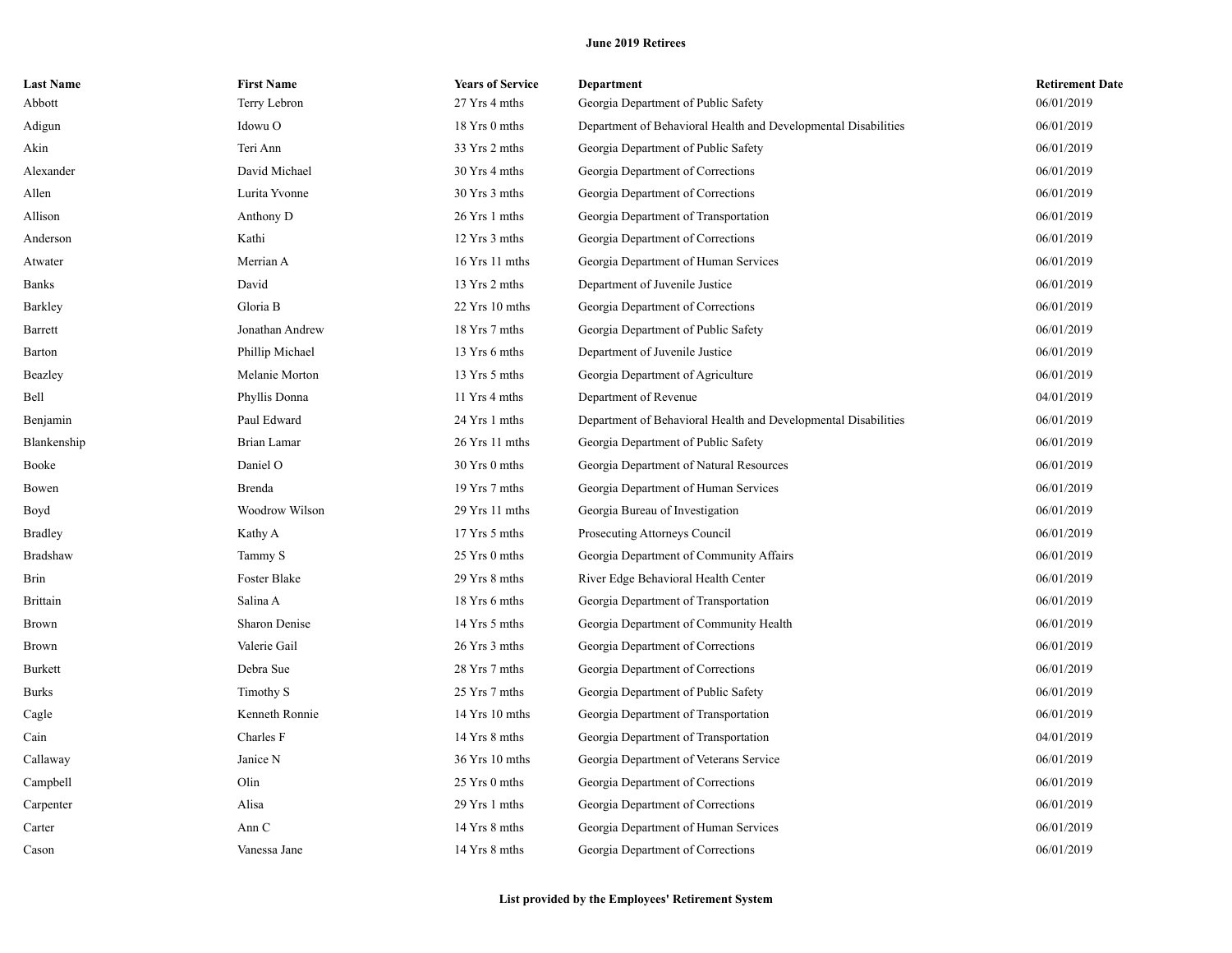| <b>Last Name</b> | <b>First Name</b>    | <b>Years of Service</b> | <b>Department</b>                                              | <b>Retirement Date</b> |
|------------------|----------------------|-------------------------|----------------------------------------------------------------|------------------------|
| Chevers          | Kimberly D           | 19 Yrs 3 mths           | Georiga Department of Community Supervision                    | 06/01/2019             |
| Clayton          | Sandra A             | 36 Yrs 9 mths           | Georgia Department of Labor                                    | 06/01/2019             |
| Cochran          | Monty Lynn           | 21 Yrs 5 mths           | Georgia Department of Corrections                              | 06/01/2019             |
| Cook             | Angela F             | 30 Yrs 4 mths           | State Board Pardons and Paroles                                | 06/01/2019             |
| Cook             | <b>Brent E</b>       | 30 Yrs 0 mths           | Georgia Department of Transportation                           | 06/01/2019             |
| Cook             | Connie               | 15 Yrs 0 mths           | Georgia Department of Corrections                              | 06/01/2019             |
| Cook             | John R.              | 17 Yrs 6 mths           | Georgia Department of Corrections                              | 06/01/2019             |
| Cooke            | Kathy Sue            | 15 Yrs 3 mths           | Georgia Department of Corrections                              | 06/01/2019             |
| Cureton          | James Scott          | 30 Yrs 0 mths           | Georgia Department of Transportation                           | 06/01/2019             |
| Dance            | Jerry P              | 22 Yrs 6 mths           | Georgia Department of Corrections                              | 06/01/2019             |
| Davidson         | Billie Joanna        | 19 Yrs 1 mths           | Georgia Department of Agriculture                              | 06/01/2019             |
| Deloach          | Kenneth E            | 32 Yrs 4 mths           | Georgia Department of Public Safety                            | 06/01/2019             |
| Dickerson        | Larry C              | 14 Yrs 9 mths           | Georgia Department of Corrections                              | 06/01/2019             |
| Dudley           | Maurice A            | 28 Yrs 3 mths           | Georgia Department of Corrections                              | 06/01/2019             |
| Evans            | <b>Timothy Scott</b> | 30 Yrs 8 mths           | Georgia Department of Labor                                    | 06/01/2019             |
| Fortune          | Rosetta B.           | 11 Yrs 4 mths           | Georgia Department of Corrections                              | 06/01/2019             |
| Freeman          | John L               | 24 Yrs 11 mths          | Georgia Department of Public Safety                            | 06/01/2019             |
| Gainey           | Robert Dewayne       | $19$ Yrs $10$ mths      | Georgia Department of Corrections                              | 06/01/2019             |
| Garrett          | Lawrence             | 10 Yrs 5 mths           | Georgia Department of Labor                                    | 06/01/2019             |
| Genovar          | Marian E             | 15 Yrs 11 mths          | Georgia Department of Human Services                           | 06/01/2019             |
| Graddick         | Jeffery B            | 32 Yrs 1 mths           | Georgia Department of Corrections                              | 06/01/2019             |
| Graham           | Gilbert Leon         | 22 Yrs 11 mths          | Georgia Department of Corrections                              | 06/01/2019             |
| Grant            | Beverly D            | 28 Yrs 9 mths           | Department of Behavioral Health and Developmental Disabilities | 06/01/2019             |
| Grant            | Parissa F.           | 30 Yrs 0 mths           | Csb of Middle Georgia                                          | 06/01/2019             |
| Gregor           | Leonard C            | 25 Yrs 0 mths           | Prosecuting Attorneys Council                                  | 06/01/2019             |
| Gunter           | Steven Ray           | 32 Yrs 1 mths           | Georgia Department of Transportation                           | 06/01/2019             |
| Hall             | Cynthia L            | 30 Yrs 7 mths           | Department of Behavioral Health and Developmental Disabilities | 06/01/2019             |
| Hanson           | Benjamin T           | 21 Yrs 0 mths           | Georgia Bureau of Investigation                                | 06/01/2019             |
| Harbin           | John Steven          | 33 Yrs 0 mths           | Department of Revenue                                          | 06/01/2019             |
| Hart             | Laurel L             | 18 Yrs 10 mths          | Georgia Department of Community Affairs                        | 06/01/2019             |
| Hartley          | Carol                | 11 Yrs 4 mths           | Georgia Department of Education                                | 06/01/2019             |
| Harvey           | Mike W               | 16 Yrs 5 mths           | Georgia Department of Corrections                              | 06/01/2019             |
| Haywood          | Gloria J             | 26 Yrs 0 mths           | Georgia Department of Human Services                           | 06/01/2019             |
| Henderson        | Felicia Ann          | 18 Yrs 11 mths          | Georgia Department of Corrections                              | 06/01/2019             |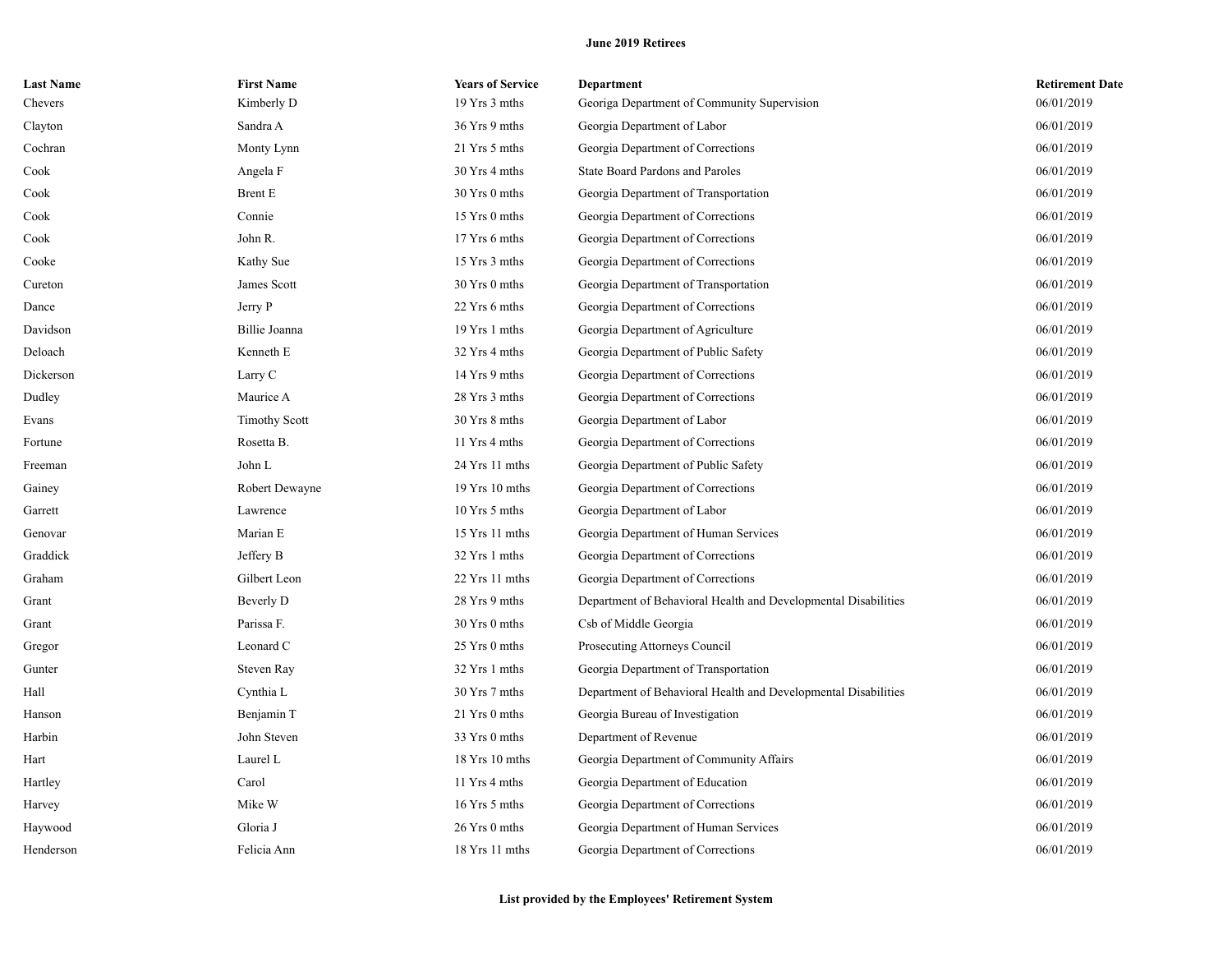| <b>Last Name</b> | <b>First Name</b>  | <b>Years of Service</b> | <b>Department</b>                                              | <b>Retirement Date</b> |
|------------------|--------------------|-------------------------|----------------------------------------------------------------|------------------------|
| Hinkins          | Rolland Tyrone     | 21 Yrs 9 mths           | Department of Juvenile Justice                                 | 06/01/2019             |
| Hood             | Melissa S          | 30 Yrs 7 mths           | Georiga Department of Community Supervision                    | 06/01/2019             |
| Hudson           | William Carlton    | 32 Yrs 9 mths           | Georiga Department of Community Supervision                    | 06/01/2019             |
| Ivie             | David L            | 32 Yrs 3 mths           | Georgia Department of Corrections                              | 06/01/2019             |
| Jacobs           | Joanna             | 17 Yrs 7 mths           | Department of Revenue                                          | 06/01/2019             |
| Jeffries         | Harry B            | 16 Yrs 11 mths          | Georgia Department of Public Health                            | 06/01/2019             |
| Jennings         | Mcarthur           | 14 Yrs 6 mths           | Georgia Department of Corrections                              | 06/01/2019             |
| Johnson          | Barbara Ann        | 20 Yrs 0 mths           | Georgia Department of Public Safety                            | 06/01/2019             |
| Johnson          | Shelia M           | 11 Yrs 5 mths           | Southeastern Technical College                                 | 06/01/2019             |
| Kilgore          | Steven K           | 11 Yrs 2 mths           | Georgia Department of Human Services                           | 06/01/2019             |
| Knight           | William F          | 14 Yrs 5 mths           | Georgia Department of Public Safety                            | 06/01/2019             |
| Lawrence         | Jack               | 24 Yrs 3 mths           | Georgia Department of Public Safety                            | 06/01/2019             |
| Ledford          | Jennifer           | 13 Yrs 2 mths           | West Georgia Technical College                                 | 06/01/2019             |
| Lee              | Debra A.           | 15 Yrs 6 mths           | Department of Behavioral Health and Developmental Disabilities | 04/01/2019             |
| Lee              | Randall N.         | 12 Yrs 5 mths           | Georgia Department of Education                                | 06/01/2019             |
| Lewis            | Cynthia G          | 30 Yrs 1 mths           | Department of Behavioral Health and Developmental Disabilities | 06/01/2019             |
| Lockett          | Leonard Donnell    | 31 Yrs 2 mths           | Georgia Department of Labor                                    | 06/01/2019             |
| Longino          | Patricia P         | 15 Yrs 7 mths           | Georgia Department of Agriculture                              | 06/01/2019             |
| Lowery           | Evelyn             | 10 Yrs 9 mths           | Georgia Department of Corrections                              | 06/01/2019             |
| Mallery          | Deborah A          | 21 Yrs 6 mths           | Georgia Department of Early Care Learning                      | 06/01/2019             |
| Mathews          | Sheri L            | 10 Yrs 1 mths           | Heart of Georgia Technical College                             | 04/01/2019             |
| Mathis           | Robert Gary        | 23 Yrs 6 mths           | Georgia Department of Corrections                              | 06/01/2019             |
| Mccullough       | Michael J          | 16 Yrs 4 mths           | Department of Revenue                                          | 06/01/2019             |
| Mcgee            | Rodney             | 20 Yrs 5 mths           | Georgia Department of Corrections                              | 05/01/2019             |
| Mcmanus          | Lori N             | 30 Yrs 1 mths           | Georgia Department of Labor                                    | 06/01/2019             |
| Mikel            | Tammy              | 14 Yrs 4 mths           | Georgia Department of Corrections                              | 06/01/2019             |
| Miller           | <b>Barry David</b> | $25$ Yrs 11 mths        | Georgia Department of Public Safety                            | 06/01/2019             |
| Miller           | James Eddie        | 30 Yrs 3 mths           | Georgia Department of Public Safety                            | 06/01/2019             |
| Miller           | Morris             | 13 Yrs 3 mths           | Georgia Department of Transportation                           | 06/01/2019             |
| Milton           | Gail L             | 22 Yrs 10 mths          | Pathways Center Community Service Board                        | 06/01/2019             |
| Minor            | Stuart Alan        | 31 Yrs 3 mths           | Department of Juvenile Justice                                 | 05/01/2019             |
| Mobley           | Victor Floyd       | $16$ Yrs $11$ mths      | Georgia Department of Public Safety                            | 06/01/2019             |
| Moore            | Mickey Edward      | 20 Yrs 7 mths           | Georgia Department of Public Health                            | 06/01/2019             |
| Mosby            | Fitzgerald         | 11 Yrs 10 mths          | Department of Revenue                                          | 06/01/2019             |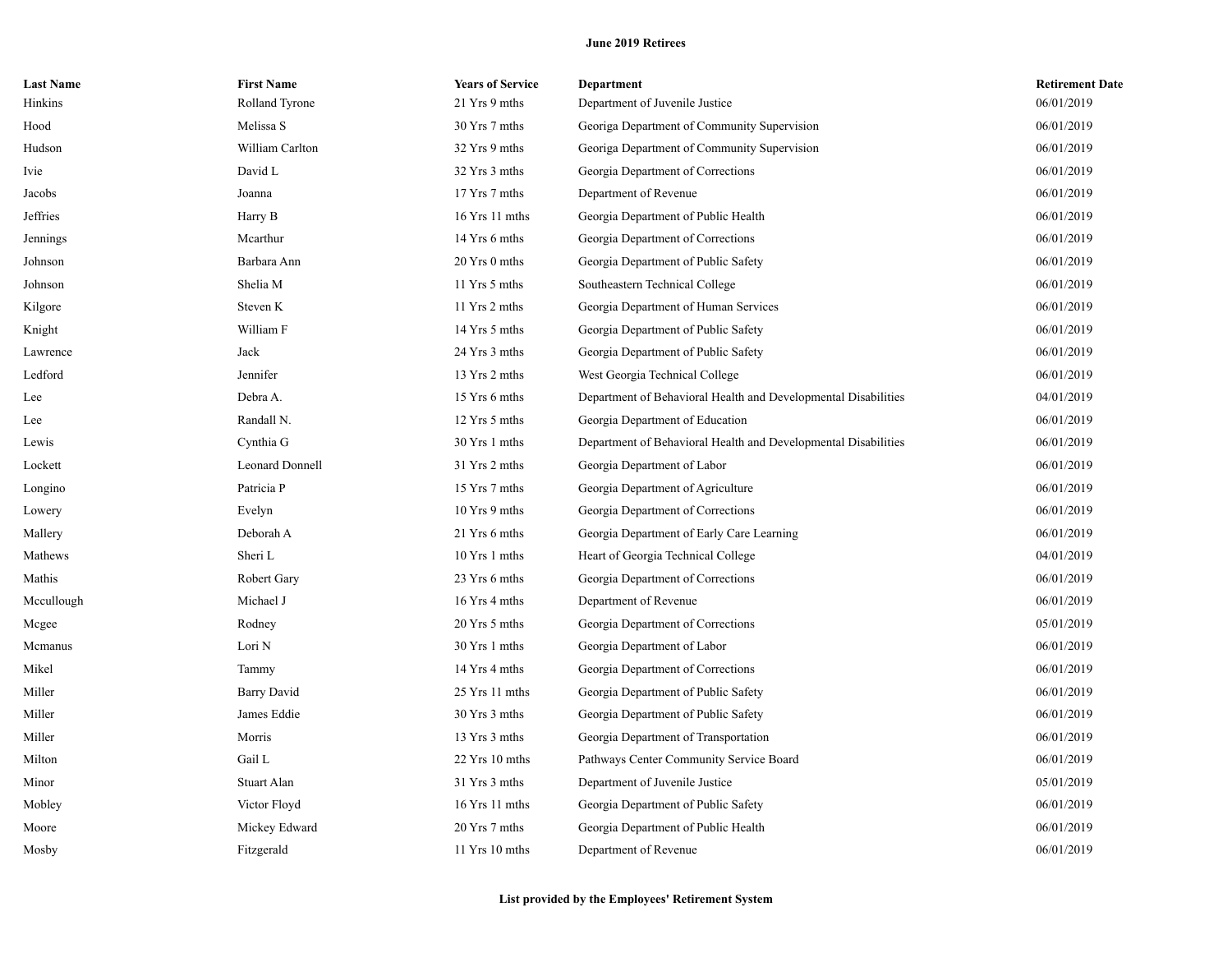| <b>Last Name</b> | <b>First Name</b>   | <b>Years of Service</b> | Department                                                     | <b>Retirement Date</b> |
|------------------|---------------------|-------------------------|----------------------------------------------------------------|------------------------|
| Myers            | Lee Minish          | 19 Yrs 11 mths          | Georgia Department of Agriculture                              | 05/01/2019             |
| Neil             | Robert G            | 19 Yrs 7 mths           | Georgia Department of Human Services                           | 04/01/2019             |
| Parsons          | Kathleen            | 20 Yrs 2 mths           | Georgia Department of Community Affairs                        | 06/01/2019             |
| Patterson        | <b>Bennett Troy</b> | 26 Yrs 6 mths           | Georgia Department of Transportation                           | 06/01/2019             |
| Pease            | Maria L             | $13$ Yrs $11$ mths      | Department of Juvenile Justice                                 | 06/01/2019             |
| Peirce           | Debra Martin        | 22 Yrs 4 mths           | Office of Commissioner of Insurance                            | 06/01/2019             |
| Pitts            | Gary A.             | 11 Yrs 1 mths           | Southern Crescent Technical College                            | 06/01/2019             |
| Plant            | Michael Anthony     | 26 Yrs 5 mths           | Georgia Forestry Commission                                    | 05/01/2019             |
| Porter           | Gregory L           | 21 Yrs 5 mths           | Georgia Department of Corrections                              | 06/01/2019             |
| Ragan            | Elizabeth S         | 39 Yrs 1 mths           | Middle Flint Community Service                                 | 06/01/2019             |
| Ramey            | Gregory Allen       | 36 Yrs 7 mths           | Georgia Bureau of Investigation                                | 06/01/2019             |
| Rauh-Ference     | Mary S              | 11 Yrs 6 mths           | Georgia Department of Community Health                         | 04/01/2019             |
| Reddick          | Charles Philip      | 36 Yrs 2 mths           | Georiga Department of Community Supervision                    | 06/01/2019             |
| Regulus          | Curtis Lee          | 18 Yrs 1 mths           | Georgia Department of Corrections                              | 06/01/2019             |
| Reid             | Susan               | 17 Yrs 10 mths          | Georgia Department of Human Services                           | 06/01/2019             |
| Richards         | Joyce               | 14 Yrs 4 mths           | Georgia Department of Corrections                              | 06/01/2019             |
| Roberson         | Brenda T            | 15 Yrs 4 mths           | Georgia Department of Corrections                              | 06/01/2019             |
| Rogers           | William             | 13 Yrs 6 mths           | Department of Behavioral Health and Developmental Disabilities | 06/01/2019             |
| Ross             | Charles             | $10$ Yrs 1 mths         | Georgia Department of Corrections                              | 06/01/2019             |
| Roy              | Michael G           | 28 Yrs 3 mths           | Georgia Department of Natural Resources                        | 06/01/2019             |
| Sabo             | Melinda M           | 29 Yrs 8 mths           | Georgia Department of Human Services                           | 06/01/2019             |
| Self             | Patricia L          | 24 Yrs 6 mths           | Georgia Department of Human Services                           | 06/01/2019             |
| Selph            | Richie R            | 27 Yrs 8 mths           | Georgia Department of Corrections                              | 06/01/2019             |
| Shockley         | Natalie Hope        | 30 Yrs 0 mths           | Georgia Department of Human Services                           | 06/01/2019             |
| Shuler           | James Ryan          | 18 Yrs 4 mths           | Department of Juvenile Justice                                 | 05/01/2019             |
| Shuman           | Mary Florence       | 30 Yrs 0 mths           | Department of Behavioral Health and Developmental Disabilities | 06/01/2019             |
| Smith            | Eric Tracy          | 36 Yrs 5 mths           | Georgia Department of Public Safety                            | 05/01/2019             |
| Smith            | Michael Kenneth     | 29 Yrs 5 mths           | Georiga Department of Community Supervision                    | 06/01/2019             |
| Spurgeon         | Carol               | 16 Yrs 10 mths          | Department of Juvenile Justice                                 | 06/01/2019             |
| Stanford         | Marcia R            | 27 Yrs 1 mths           | Georgia Department of Community Health                         | 06/01/2019             |
| Stephens         | <b>Betty Ruth</b>   | 20 Yrs 3 mths           | Department of Behavioral Health and Developmental Disabilities | 06/01/2019             |
| Stephens         | Joseph W            | 28 Yrs 7 mths           | Georgia Department of Public Safety                            | 06/01/2019             |
| Strickland       | Pamela D            | 10 Yrs 1 mths           | Department of Behavioral Health and Developmental Disabilities | 06/01/2019             |
| <b>Stubbs</b>    | Patricia A          | 11 Yrs 5 mths           | Georgia Department of Corrections                              | 06/01/2019             |